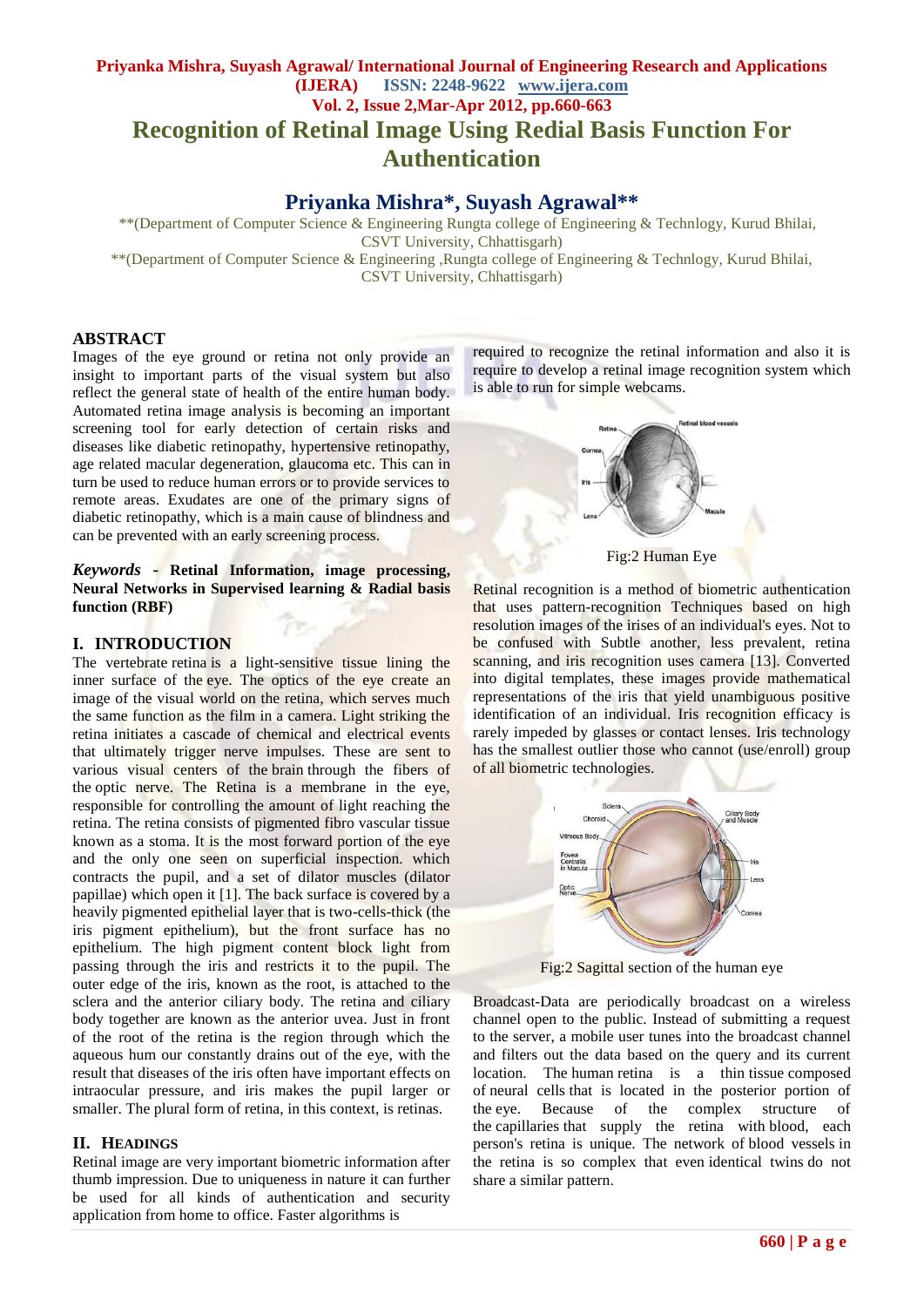## **Priyanka Mishra, Suyash Agrawal/ International Journal of Engineering Research and Applications (IJERA) ISSN: 2248-9622 www.ijera.com**

**Vol. 2, Issue 2,Mar-Apr 2012, pp.660-663**

#### **III. INDENTATIONS AND EQUATIONS**

A focus of this research is to improve performance of the development of automated system can be effectively used as a filter of normal images, thereby reducing the burden on ophthalmologist, in addition to improvement of efficiency of diabetic screening program and reduction of cost. Human eye can be examined noninvasively for various clinical disorders using digital retinal image. Hence quantitative analysis of different features from retinal images has usually been studied. Automated image analysis has the potential to assist in the early detection of diseases but This technique ensure uniqueness of a person identity. Due to uniqueness in nature it can further be used for all kinds of authentication and security application from home to office. RBF method is successfully used to Recognition of Retinal Image.

#### **EQUATIONS**

Commonly used types of radial basis functions include  $r = \|\mathbf{x} - \mathbf{x}_i\|$ 

1 Gaussian:  
\n
$$
\phi(r) = e^{-(\varepsilon r)^2}
$$
\n2 Multi quadric:  
\n
$$
\phi(r) = \sqrt{1 + (\varepsilon r)^2}
$$
\n3 Inverse Quadratic:  
\n
$$
\phi(r) = \frac{1}{1 + (\varepsilon r)^2}
$$
\n4 Inverse Multi quadric:  
\n
$$
\phi(r) = \frac{1}{\sqrt{1 + (\varepsilon r)^2}}
$$
\n5 Poly harmonic spline:

$$
\phi(r) = r^k, k = 1, 3, 5, \dots
$$
  
\n
$$
\phi(r) = r^k \ln(r), k = 2, 4, 6, \dots
$$
  
\n6. Thin plate spline:  
\n
$$
\phi(r) = r^2 \ln(r)
$$

Radial basis functions are typically used to build up function approximations of the form

$$
y(\mathbf{x}) = \sum_{i=1}^{N} w_i \phi(||\mathbf{x} - \mathbf{x}_i||),
$$

where the approximating function  $y(x)$  is represented as a sum of N radial basis functions, each associated with a different center  $x_i$ , and weighted by an appropriate coefficient  $w_i$ . The weights  $w_i$  can be estimated using the matrix methods of linear least squares, because the approximating function is linear in the weights.



Fig: 3 Network architecture

Architecture of a radial basis function network. An input vector x is used as input to all radial basis functions, each with different parameters. The output of the network is a linear combination of the outputs from radial basis functions. Radial basis function (RBF) networks typically have three layers: an input layer, a hidden layer with a nonlinear RBF activation function and a linear output layer.

#### **IV. FIGURES AND TABLES**

Retinal scanners are typically used for authentication and identification purposes. Retinal scanning has been utilized by several government agencies including the [FBI,](http://en.wikipedia.org/wiki/FBI) [CIA,](http://en.wikipedia.org/wiki/CIA) and [NASA.](http://en.wikipedia.org/wiki/NASA) However, in recent years, retinal scanning has become more commercially popular. Retinal scanning has been used in prisons, for [ATM](http://en.wikipedia.org/wiki/Automated_teller_machine) identity verification and the prevention of [welfare](http://en.wikipedia.org/wiki/Welfare_(financial_aid)) fraud.



Fig: 4 Retinal Scan Model

### **IV.I IMAGE PROCESSING**

Image-processing operations transform the grey values of the pixels. There are three basic mechanisms by which this is done. In its most simple form, the pixels grey values are changed without any processing of surrounding or 'neighborhood' pixel values. Neighborhood processing incorporates the values of pixels in a small neighborhood around each pixel in question. Finally, trans forms are more complex and involve manipulation of the entire image so that the pixels vales are represented in a different but equivalent form. This may allow for more efficient and powerful processing before the image is reverted to its original mode of representation. The aims of processing of an image normally falls into one of the three broad categories: enhancement (e.g., improved contrast), restoration (de blurring of an image).

#### **IV. II NEURAL NETWORK**

Neural networks are composed of simple elements operating in parallel. These elements are inspired by biological nervous systems. As in nature, the network function is determined largely by the connections between elements.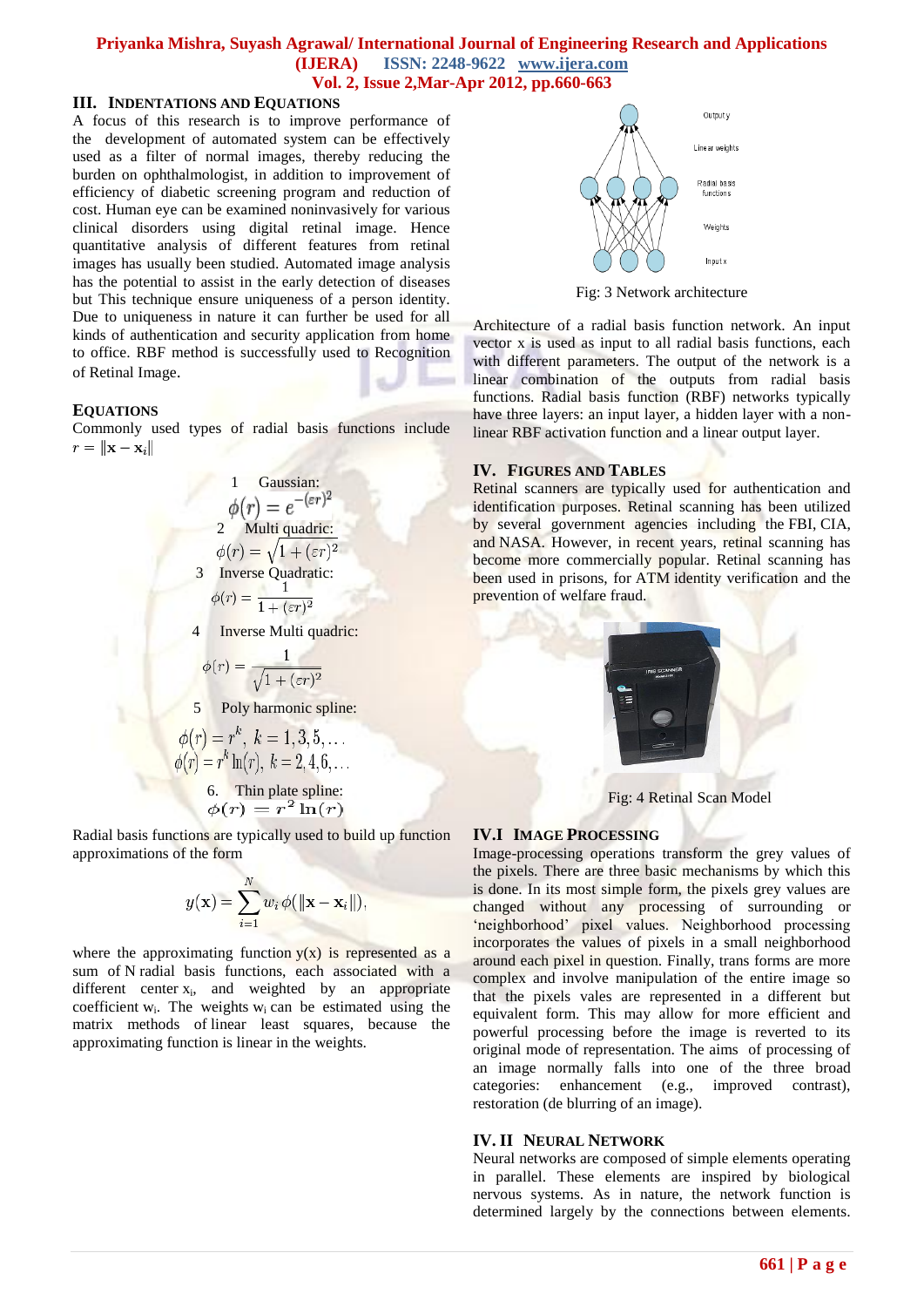#### **Priyanka Mishra, Suyash Agrawal/ International Journal of Engineering Research and Applications (IJERA) ISSN: 2248-9622 www.ijera.com Vol. 2, Issue 2,Mar-Apr 2012, pp.660-663**

We can train a neural network to perform a particular function by adjusting the values of the connections (weights) between elements. Commonly neural networks are adjusted, or trained, so that a particular input leads to a specific target output. Such a situation is shown below. There, the network is adjusted, based on a comparison of the output and the target, until the network output matches the target. Typically many such input/target pairs are used, in this supervised learning, to train a network.

There are three types of learning as follows:

- 1.Supervised Learning
- 2. Un Supervised Learning
- 3. Reinforcement Learning

**Supervised Learning :-** Supervised Learning is the process of providing the network with a series of sample inputs and comparing the output with the expected responses. The training continues until the network is able to provide the expected response. In a neural net, for a sequence of learning input vectors there may exist target output vectors. The weights may then be adjusted according to a learning algorithm. This process is called Supervised Learning.



Fig: 4.2 Image recognition process using ANN

#### **IV.III RADIAL BASIS FUNCTION**

A radial basis function (RBF) is a real-valued function whose value depends only on the distance from the origin, so that or alternatively on the distance from some other point *c*, called a *center*. Any function φ that satisfies the property is a radial function. The norm is usually Euclidean distance, although other distance functions are also possible. For example by using Lukaszy k- Karmowski metric, it is possible for some radial functions to avoid problems with ill conditioning of the matrix solved to determine coefficients  $w_i$  (see below), since the is always greater than zero. Sums of radial basis functions are typically used to approximate given functions. This approximation process can also be interpreted as a simple kind of neural network.

Radial functions are simply a class of functions. In principle, they could be employed in any sort of model (linear or nonlinear) and any sort of network (single\_ layer or multi\_ layer) radial basis function networks (RBF networks) have traditionally been associated with radial functions in a single layer network. [15]

An RBF network is nonlinear if the basis functions can move or change size or if there is more than one hidden layer .Here we focus on single layer networks with functions which are fixed in position and size .We do use nonlinear optimization but only for the regularization parameter(s) in ridge regression section and the optimal subset of basis functions in forward selection .section We also avoid the kind of expensive nonlinear gradient descent algorithms (such as the conjugate gradient and variable metric methods )that are employed in explicitly nonlinear networks. Keeping one foot firmly planted in the world of linear algebra makes analysis easier and computations quicker.  $[15]$ 

The RBF networks constructed with the proposed learning algorithm and those constructed with a conventional clusterbased learning algorithm. The most interesting observation learned is that, with respect to data classification, the distributions of training samples near the boundaries between different classes of objects carry more crucial information than the distributions of samples in the inner parts of the clusters.

#### **NETWORK TOPOLOGY**

Redial Basis Function are embedded into a two layer feedforward neural network. Sach as network is characterized by a set of inputs and a set of output. In between the inputs and outputs there is a layer of processing units called hidden units. Each of them implement a redial basis function. The way in which the network is used for data modelling is different when approximating time-series and in pattern classification.

#### **INTEGRATED TOPOLOGY(RBFS)**

Let the notation represent a global infinitely differentiable RBF containing a shape parameter *c* that has been integrated  $(n > 0)$  or differentiated  $(n < 0)$  *n* times with respect to *r*. We refer to these RBFs as integrated RBFs (IRBFs), as it is the case  $n > 0$  that we are interested in for use in approximations. IRBFs are easily found using a computer algebra system.

#### **RBF APPROXIMATION**

One way to approximate noisy data is to specify a fitting tolerance as described in the RBF FAQ. This inexact fitting process is exploited by the greedy fitter to achieve significant data reduction. Although there is an inherent tendacy with the greedy algorithm to favour absorption of lower frequencies before higher ones, resulting in a smoother surface, it does not enforce any optimality on the approximating RBF. Fast  $RBF^{\text{TM}}$  now offers two approximation strategies for fitting to noisy data which optimise different criteria. These are

- Smoothest restricted range (error-bar) fitting
- Spline smoothing